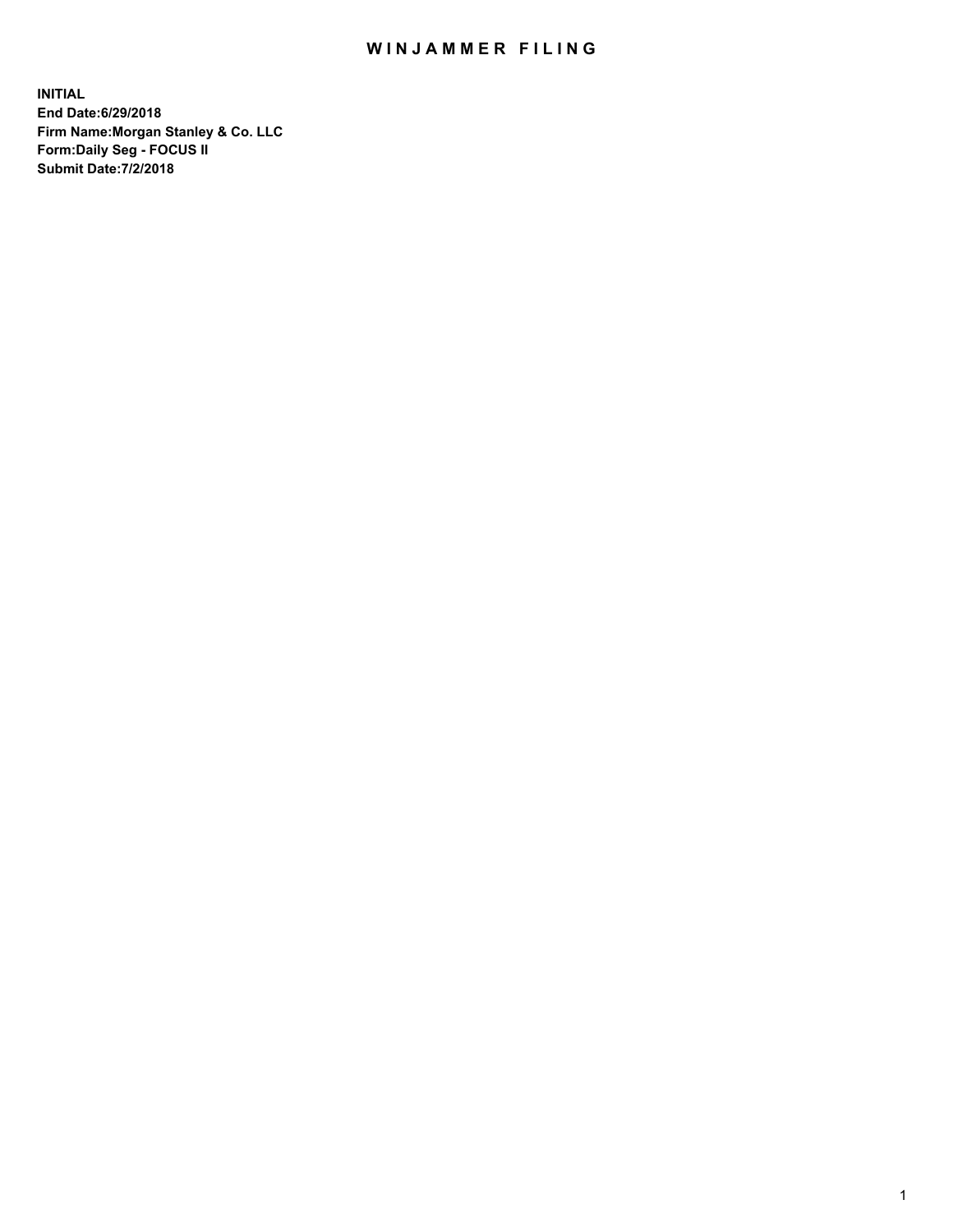**INITIAL End Date:6/29/2018 Firm Name:Morgan Stanley & Co. LLC Form:Daily Seg - FOCUS II Submit Date:7/2/2018 Daily Segregation - Cover Page**

| Name of Company                                                                                                                                                                                                                                                                                                                | <b>Morgan Stanley &amp; Co. LLC</b>                    |
|--------------------------------------------------------------------------------------------------------------------------------------------------------------------------------------------------------------------------------------------------------------------------------------------------------------------------------|--------------------------------------------------------|
| <b>Contact Name</b>                                                                                                                                                                                                                                                                                                            | <b>Ikram Shah</b>                                      |
| <b>Contact Phone Number</b>                                                                                                                                                                                                                                                                                                    | 212-276-0963                                           |
| <b>Contact Email Address</b>                                                                                                                                                                                                                                                                                                   | Ikram.shah@morganstanley.com                           |
| FCM's Customer Segregated Funds Residual Interest Target (choose one):<br>a. Minimum dollar amount: ; or<br>b. Minimum percentage of customer segregated funds required:%; or<br>c. Dollar amount range between: and; or<br>d. Percentage range of customer segregated funds required between:% and%.                          | 280,000,000<br><u>0</u><br><u>00</u><br>0 Q            |
| FCM's Customer Secured Amount Funds Residual Interest Target (choose one):<br>a. Minimum dollar amount: ; or<br>b. Minimum percentage of customer secured funds required:%; or<br>c. Dollar amount range between: and; or<br>d. Percentage range of customer secured funds required between:% and%.                            | 140,000,000<br><u>0</u><br><u>00</u><br>0 <sub>0</sub> |
| FCM's Cleared Swaps Customer Collateral Residual Interest Target (choose one):<br>a. Minimum dollar amount: ; or<br>b. Minimum percentage of cleared swaps customer collateral required:% ; or<br>c. Dollar amount range between: and; or<br>d. Percentage range of cleared swaps customer collateral required between:% and%. | 92,000,000<br><u>0</u><br>00<br>0 <sup>0</sup>         |

Attach supporting documents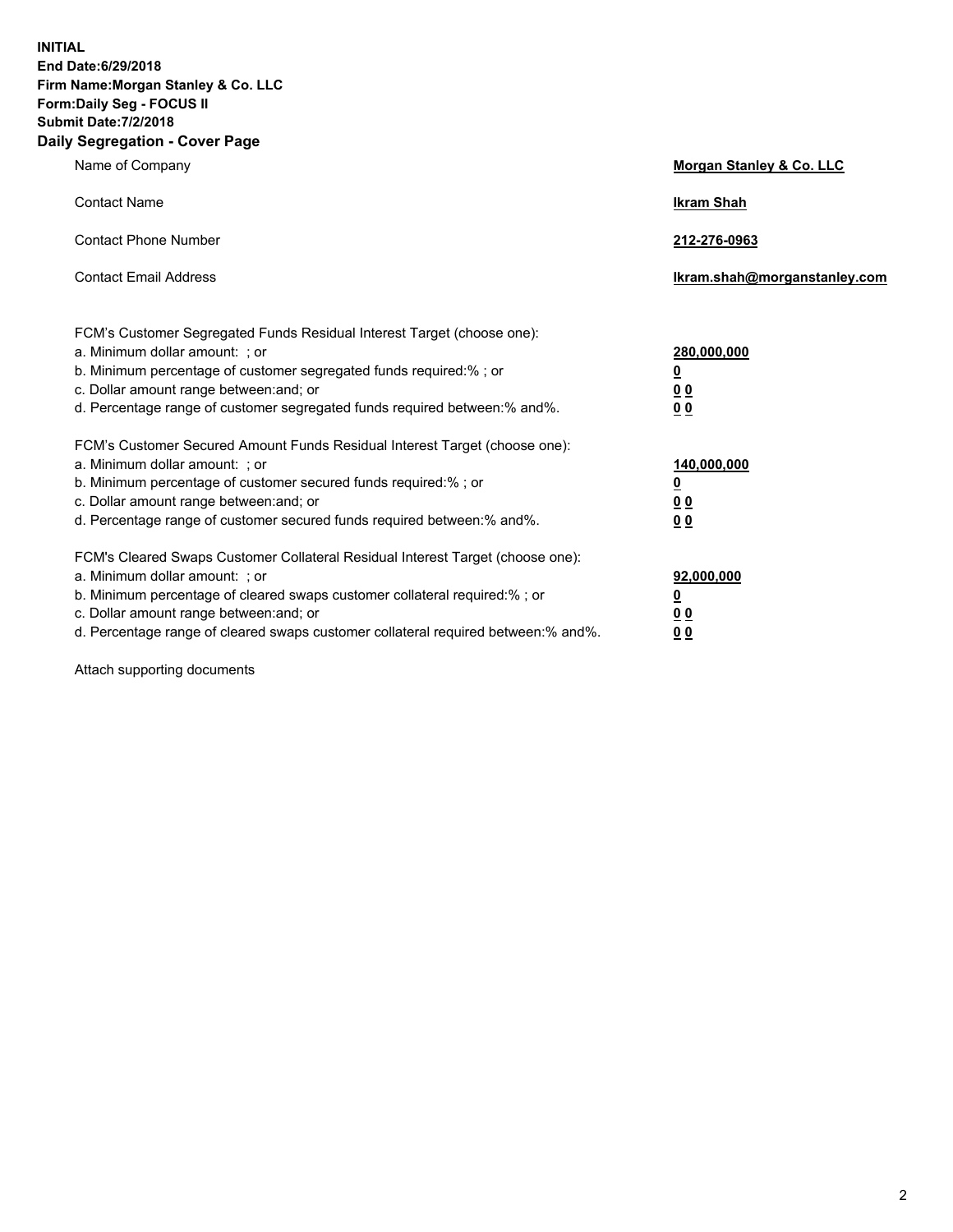| <b>INITIAL</b> | End Date: 6/29/2018<br>Firm Name: Morgan Stanley & Co. LLC<br>Form: Daily Seg - FOCUS II<br><b>Submit Date: 7/2/2018</b><br><b>Daily Segregation - Secured Amounts</b> |                                                 |
|----------------|------------------------------------------------------------------------------------------------------------------------------------------------------------------------|-------------------------------------------------|
|                | Foreign Futures and Foreign Options Secured Amounts                                                                                                                    |                                                 |
|                | Amount required to be set aside pursuant to law, rule or regulation of a foreign                                                                                       | $0$ [7305]                                      |
| 1.             | government or a rule of a self-regulatory organization authorized thereunder<br>Net ledger balance - Foreign Futures and Foreign Option Trading - All Customers        |                                                 |
|                | A. Cash                                                                                                                                                                | 3,281,839,851 [7315]                            |
|                | B. Securities (at market)                                                                                                                                              | 2,014,301,319 [7317]                            |
| 2.             | Net unrealized profit (loss) in open futures contracts traded on a foreign board of trade                                                                              | -220,383,546 [7325]                             |
| 3.             | Exchange traded options                                                                                                                                                |                                                 |
|                | a. Market value of open option contracts purchased on a foreign board of trade                                                                                         | 36,444,490 [7335]                               |
| 4.             | b. Market value of open contracts granted (sold) on a foreign board of trade<br>Net equity (deficit) (add lines 1.2. and 3.)                                           | -26,278,026 [7337]<br>5,085,924,088 [7345]      |
| 5.             | Account liquidating to a deficit and account with a debit balances - gross amount                                                                                      | 100,277,260 [7351]                              |
|                | Less: amount offset by customer owned securities                                                                                                                       | -97,991,480 [7352] 2,285,780<br>[7354]          |
| 6.             | Amount required to be set aside as the secured amount - Net Liquidating Equity                                                                                         | 5,088,209,868 [7355]                            |
|                | Method (add lines 4 and 5)                                                                                                                                             |                                                 |
| 7.             | Greater of amount required to be set aside pursuant to foreign jurisdiction (above) or line                                                                            | 5,088,209,868 [7360]                            |
|                | 6.<br>FUNDS DEPOSITED IN SEPARATE REGULATION 30.7 ACCOUNTS                                                                                                             |                                                 |
| 1.             | Cash in banks                                                                                                                                                          |                                                 |
|                | A. Banks located in the United States                                                                                                                                  | 704,311,073 [7500]                              |
|                | B. Other banks qualified under Regulation 30.7                                                                                                                         | 690,090,150 [7520] 1,394,401,223                |
|                |                                                                                                                                                                        | [7530]                                          |
| 2.             | Securities                                                                                                                                                             |                                                 |
|                | A. In safekeeping with banks located in the United States                                                                                                              | 38,399,240 [7540]                               |
| 3.             | B. In safekeeping with other banks qualified under Regulation 30.7<br>Equities with registered futures commission merchants                                            | 0 [7560] 38,399,240 [7570]                      |
|                | A. Cash                                                                                                                                                                | 5,892,411 [7580]                                |
|                | <b>B.</b> Securities                                                                                                                                                   | $0$ [7590]                                      |
|                | C. Unrealized gain (loss) on open futures contracts                                                                                                                    | 499,200 [7600]                                  |
|                | D. Value of long option contracts                                                                                                                                      | $0$ [7610]                                      |
|                | E. Value of short option contracts                                                                                                                                     | 0 <sup>[7615]</sup> 6,391,611 <sup>[7620]</sup> |
| 4.             | Amounts held by clearing organizations of foreign boards of trade                                                                                                      |                                                 |
|                | A. Cash                                                                                                                                                                | $0$ [7640]                                      |
|                | <b>B.</b> Securities<br>C. Amount due to (from) clearing organization - daily variation                                                                                | $0$ [7650]<br>$0$ [7660]                        |
|                | D. Value of long option contracts                                                                                                                                      | $0$ [7670]                                      |
|                | E. Value of short option contracts                                                                                                                                     | 0 [7675] 0 [7680]                               |
| 5.             | Amounts held by members of foreign boards of trade                                                                                                                     |                                                 |
|                | A. Cash                                                                                                                                                                | 2,074,736,256 [7700]                            |
|                | <b>B.</b> Securities                                                                                                                                                   | 1,975,902,079 [7710]                            |
|                | C. Unrealized gain (loss) on open futures contracts                                                                                                                    | -220,882,746 [7720]                             |
|                | D. Value of long option contracts<br>E. Value of short option contracts                                                                                                | 36,444,490 [7730]                               |
|                |                                                                                                                                                                        | -26,278,026 [7735] 3,839,922,053<br>[7740]      |
| 6.             | Amounts with other depositories designated by a foreign board of trade                                                                                                 | $0$ [7760]                                      |
| 7.             | Segregated funds on hand                                                                                                                                               | $0$ [7765]                                      |
| 8.             | Total funds in separate section 30.7 accounts                                                                                                                          | 5,279,114,127 [7770]                            |
| 9.             | Excess (deficiency) Set Aside for Secured Amount (subtract line 7 Secured Statement<br>Page 1 from Line 8)                                                             | 190,904,259 [7380]                              |

- 10. Management Target Amount for Excess funds in separate section 30.7 accounts **140,000,000** [7780]
- 11. Excess (deficiency) funds in separate 30.7 accounts over (under) Management Target **50,904,259** [7785]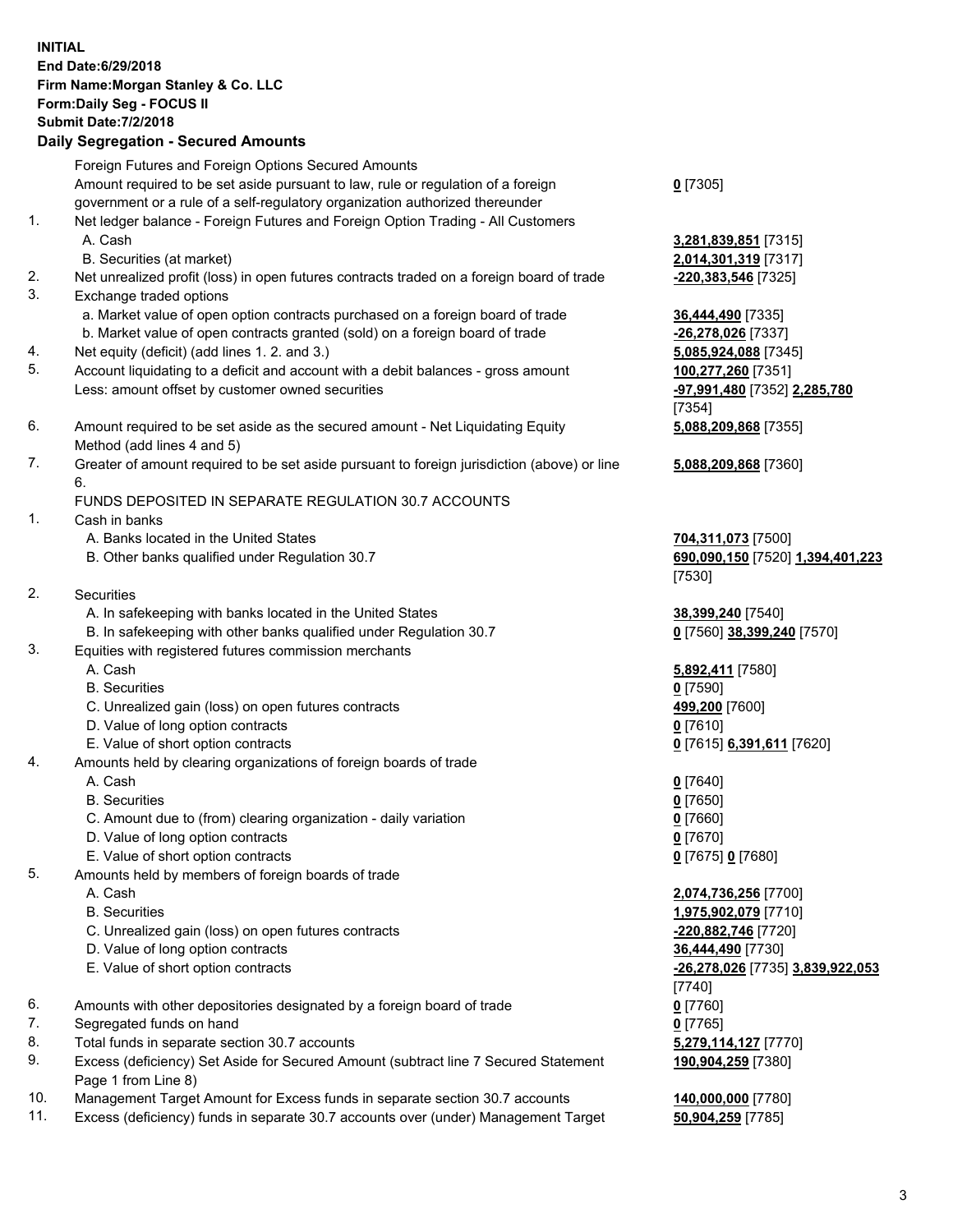|     | <b>INITIAL</b>                                                                                 |                                                 |
|-----|------------------------------------------------------------------------------------------------|-------------------------------------------------|
|     | End Date: 6/29/2018                                                                            |                                                 |
|     | Firm Name: Morgan Stanley & Co. LLC                                                            |                                                 |
|     | Form: Daily Seg - FOCUS II                                                                     |                                                 |
|     | <b>Submit Date: 7/2/2018</b>                                                                   |                                                 |
|     | Daily Segregation - Segregation Statement                                                      |                                                 |
|     | SEGREGATION REQUIREMENTS(Section 4d(2) of the CEAct)                                           |                                                 |
| 1.  | Net ledger balance                                                                             |                                                 |
|     | A. Cash                                                                                        | 10,822,768,741 [7010]                           |
|     | B. Securities (at market)                                                                      | 5,520,524,706 [7020]                            |
| 2.  | Net unrealized profit (loss) in open futures contracts traded on a contract market             | -55,869,117 [7030]                              |
| 3.  | Exchange traded options                                                                        |                                                 |
|     | A. Add market value of open option contracts purchased on a contract market                    | 374,742,891 [7032]                              |
|     | B. Deduct market value of open option contracts granted (sold) on a contract market            | -526,727,533 [7033]                             |
| 4.  | Net equity (deficit) (add lines 1, 2 and 3)                                                    | 16,135,439,688 [7040]                           |
| 5.  | Accounts liquidating to a deficit and accounts with                                            |                                                 |
|     | debit balances - gross amount                                                                  | 181,585,963 [7045]                              |
|     | Less: amount offset by customer securities                                                     | <mark>-181,198,869</mark> [7047] 387,094 [7050] |
| 6.  | Amount required to be segregated (add lines 4 and 5)                                           | 16,135,826,782 [7060]                           |
|     | FUNDS IN SEGREGATED ACCOUNTS                                                                   |                                                 |
| 7.  | Deposited in segregated funds bank accounts                                                    |                                                 |
|     | A. Cash                                                                                        | 5,324,255,534 [7070]                            |
|     | B. Securities representing investments of customers' funds (at market)                         | $0$ [7080]                                      |
|     | C. Securities held for particular customers or option customers in lieu of cash (at            | 687,339,095 [7090]                              |
|     | market)                                                                                        |                                                 |
| 8.  | Margins on deposit with derivatives clearing organizations of contract markets                 |                                                 |
|     | A. Cash                                                                                        | 5,862,679,530 [7100]                            |
|     | B. Securities representing investments of customers' funds (at market)                         | $0$ [7110]                                      |
|     | C. Securities held for particular customers or option customers in lieu of cash (at<br>market) | 4,833,185,611 [7120]                            |
| 9.  | Net settlement from (to) derivatives clearing organizations of contract markets                | -99,388,749 [7130]                              |
| 10. | Exchange traded options                                                                        |                                                 |
|     | A. Value of open long option contracts                                                         | 374,742,891 [7132]                              |
|     | B. Value of open short option contracts                                                        | -526,727,533 [7133]                             |
| 11. | Net equities with other FCMs                                                                   |                                                 |
|     | A. Net liquidating equity                                                                      | 11,731,022 [7140]                               |
|     | B. Securities representing investments of customers' funds (at market)                         | $0$ [7160]                                      |
|     | C. Securities held for particular customers or option customers in lieu of cash (at            | $0$ [7170]                                      |
|     | market)                                                                                        |                                                 |
| 12. | Segregated funds on hand                                                                       | $0$ [7150]                                      |
| 13. | Total amount in segregation (add lines 7 through 12)                                           | 16,467,817,401 [7180]                           |
| 14. | Excess (deficiency) funds in segregation (subtract line 6 from line 13)                        | 331,990,619 [7190]                              |
| 15. | Management Target Amount for Excess funds in segregation                                       | 280,000,000 [7194]                              |
| 16. | Excess (deficiency) funds in segregation over (under) Management Target Amount                 | 51,990,619 [7198]                               |

16. Excess (deficiency) funds in segregation over (under) Management Target Amount Excess